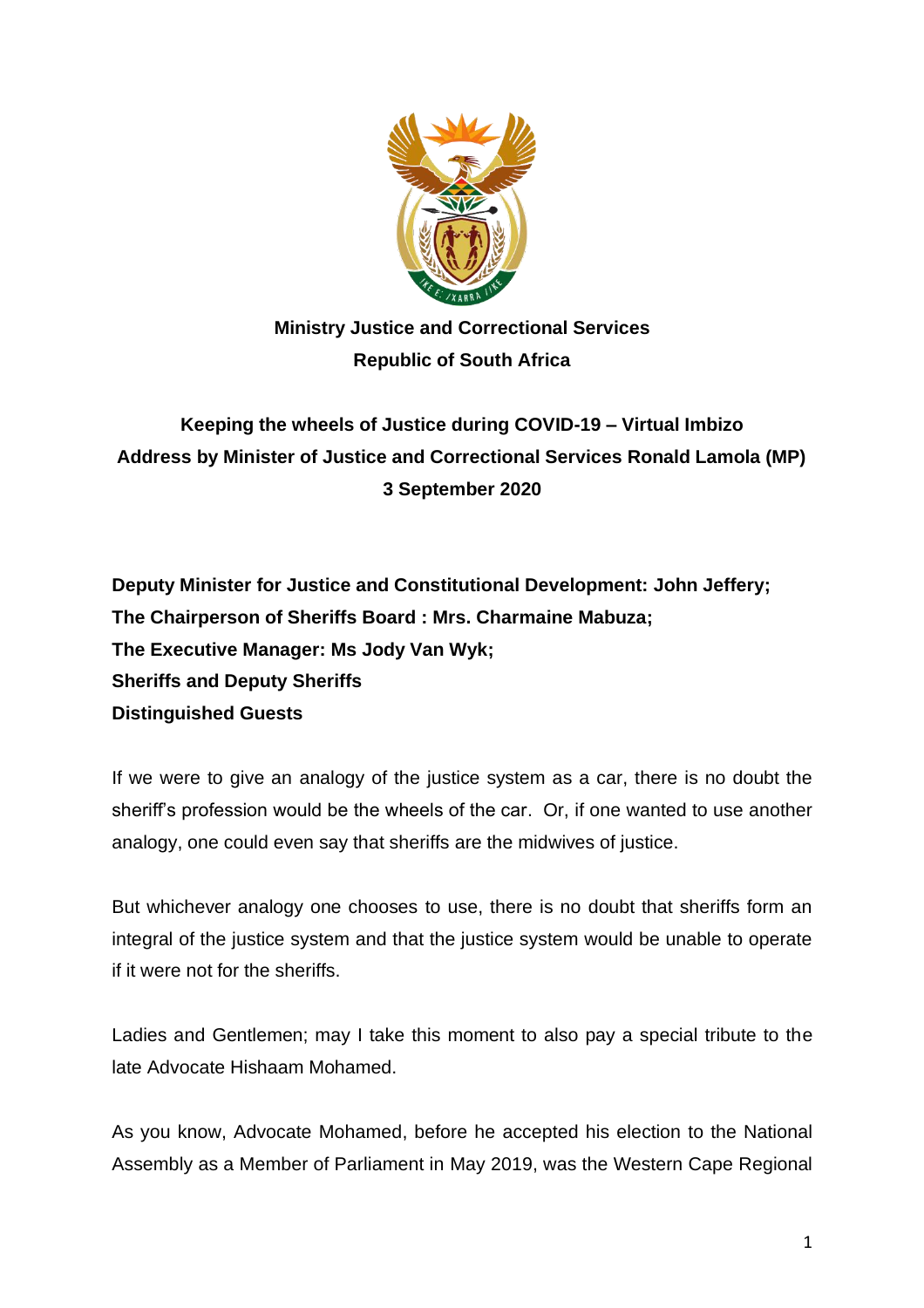Head of the Department of Justice and as such served on the Board for 7 years, from 2012, first as Deputy Chair of the Board and later as Chair of the HR Committee. We are indebted to him for his service and guidance and are saddened to lose someone of his caliber within the justice family.

Programme Director;

On many occasions we have narrated to South Africans how disruptive the COVID-19 pandemic has been in our communities.

And, of course, our justice system has not been spared an inch. One of the first things that came into sharp focus when we announced the National State of Disaster was how this will affect the constitutional rights of South Africans. And the courts were always going to be a critical feature. Although the country was in lockdown, this didn't mean that the justice system could shut down.

At the same time, one had to mindful that very midwives of justice, could be in endangered as they move from door to door, having to serve process, attach goods and so forth – all in the quest of making sure that justice is not only done, but also being seen to done.

In line with court directions which we published in accordance with the various different levels of the lockdown, we thought that it would be prudent to, in varying degrees, limit what justice role-players and stakeholders – like the sheriffs - could do to urgent and essential matters. As Covid-19 seems to be easing up a little and as we move to lower alert levels in the country, we are a step closer to normality in our courts although it is not yet business as usual.

Ladies and Gentlemen

I am mindful of the fact that we live in a country where less than 40 % of our citizens are satisfied with the courts. This is according to the 2017/18 Victims of Crime Survey.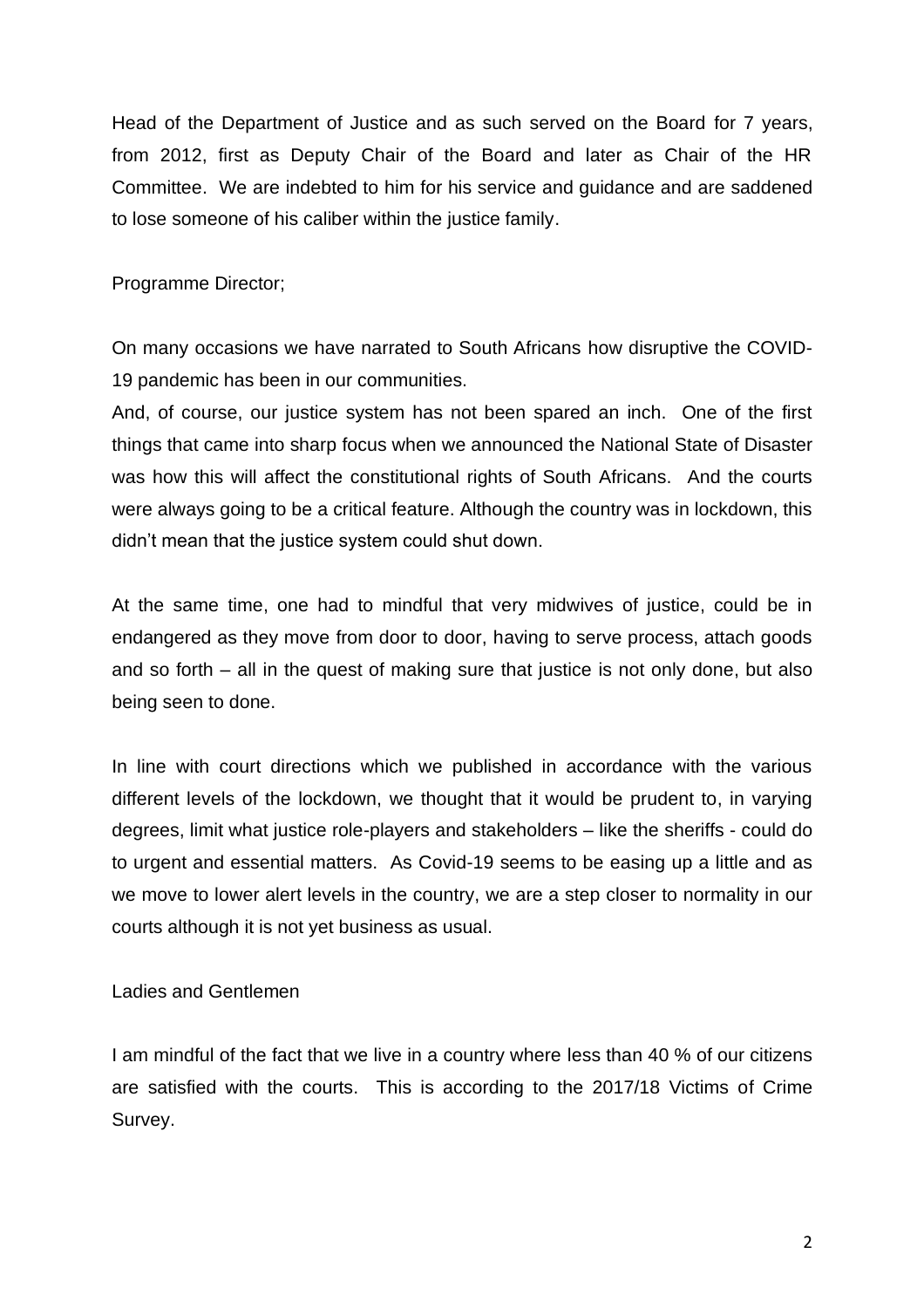One can, of course, argue that the components of this dissatisfaction do not fall entirely within the sphere of sheriffs, but if one views the sheriffs, along with other stakeholders, as extensions of the courts and the justice system, it does not negate the fact that all lot of work needs to be done by every court official, by every judicial officer and by every sheriff to help South Africans place their faith in this critical pillar of our Constitutional democracy.

In the context of sheriffs this manifests itself in the form of professionalization. This has been a critical and ongoing journey for this Board in particular.

In recent years with the guidance of the Deputy Minister, the Board has made significant progress in the training and research, assisting and developing staff and deputy sheriffs to their fullest potential, and promoting a society of sheriffs founded on respect, integrity, diversity and gender equality and quality service delivery.

As I said earlier, Covid-19 has revealed one critical thing about our society. Efficiency in the justice system is a non-negotiable. As a result, our systems and our ways of work need to be radically re-defined.

In other words, Chairperson, in addition to the professionalization mission, we need to answer the question, how do we deploy technology to make sheriffs more efficient. Surely the time for a standardized technologically framework has come.

In reality what seen is a tangible evolution of the law of civil procedure. For example, on some of the practice directives developed by Judge Presidents of the High Court of South Africa we see the facilitation of process which allows for court papers to be exchanged wholly via electronic exchange

Another example, in recent years, is the matter of *CMC Woodworking Machinery v Odendaal Kitchens* where the court, for the first time, acknowledged the service of court papers via Facebook. This gives us an indication that the development of etechnology may have a revolutionary impact on the sheriffs' profession in the years to come.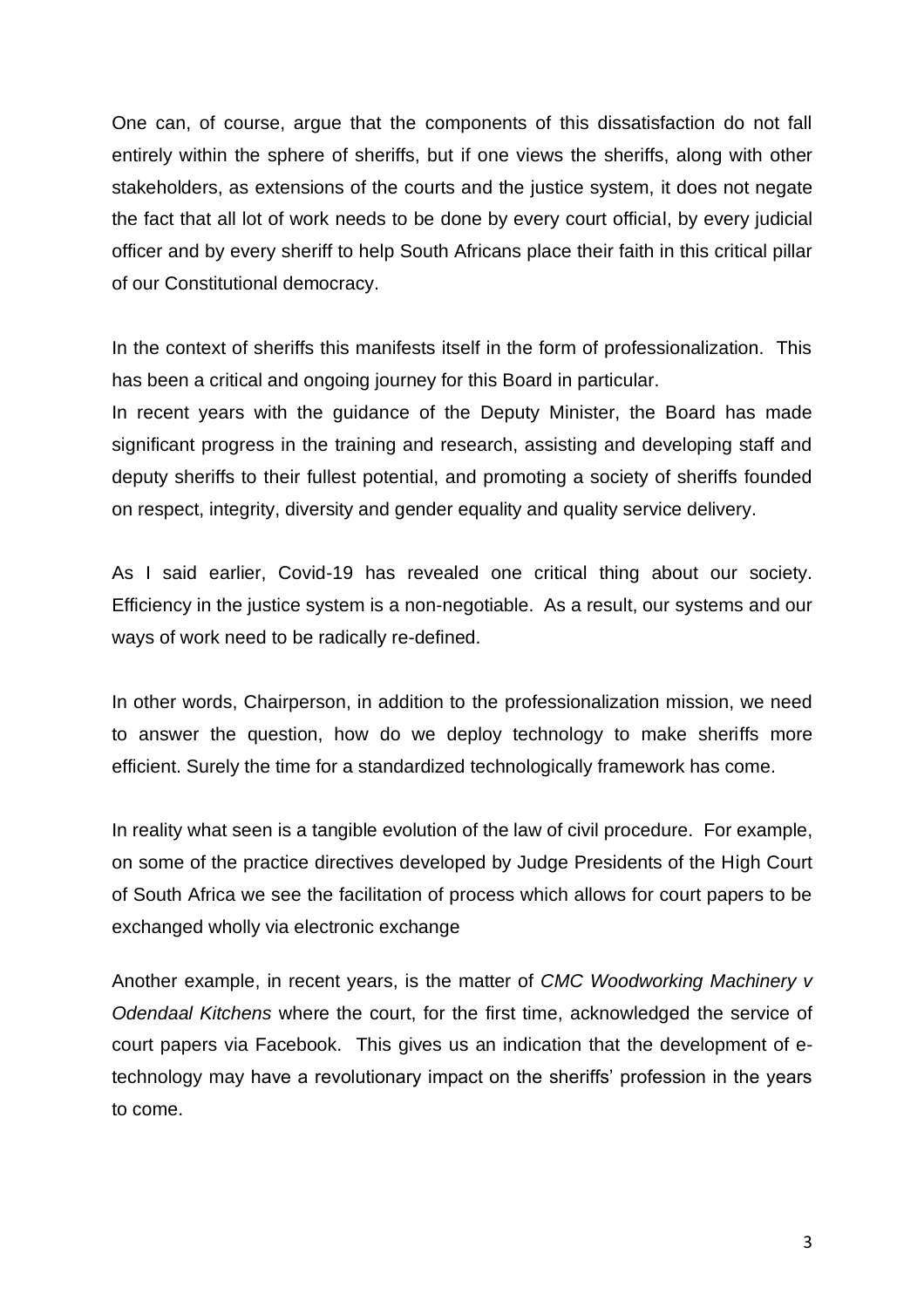Having recently moved from practice, I can attest the importance of e-technology in legal practice. Unlike the past situation of manual codification, typing, and hard-copy recording, legal practitioners now rely almost exclusively on transmission, receipt, and discovery of documents relating to a civil case electronic platforms. Essentially computers have become the vehicle for storage.

This generally provides the impetus for the transformative thinking we need to own and attend to.

Programme Director,

We also live in society where Gender-Based Violence and Femicide is correctly classified as the second pandemic. Pillar five of our National Strategic Plan on Gender Based Violence and Femicide speaks to Economic Power.

This requires us to strengthen the child maintenance and related support systems to address the economic vulnerability of women. I am aware that the profession has been informed that going forward, courts will be using sheriffs to serve maintenance documents. I have also heard that some courts make use of internal maintenance investigators whilst others, without notice or consultation decided to no longer make use of sheriffs. Therefore a policy which considers the role of sheriffs and to provide clarity in this regard is certainly inevitable.

As you are also all aware, in December 2014, the Department of Justice and Constitutional Development commenced with the implementation of rationalisation of courts project. This flagship project was implemented in the Gauteng, North West, Limpopo, Mpumalanga and Northern Cape provinces.

This process is still on-going and I have been advised that the implementation date for KZN, the Western Cape, the Free State and the Eastern Cape is February 2021.

Access to justice has been an overriding principle behind this project. Magisterial districts are to follow the boundaries of the district municipalities as far as possible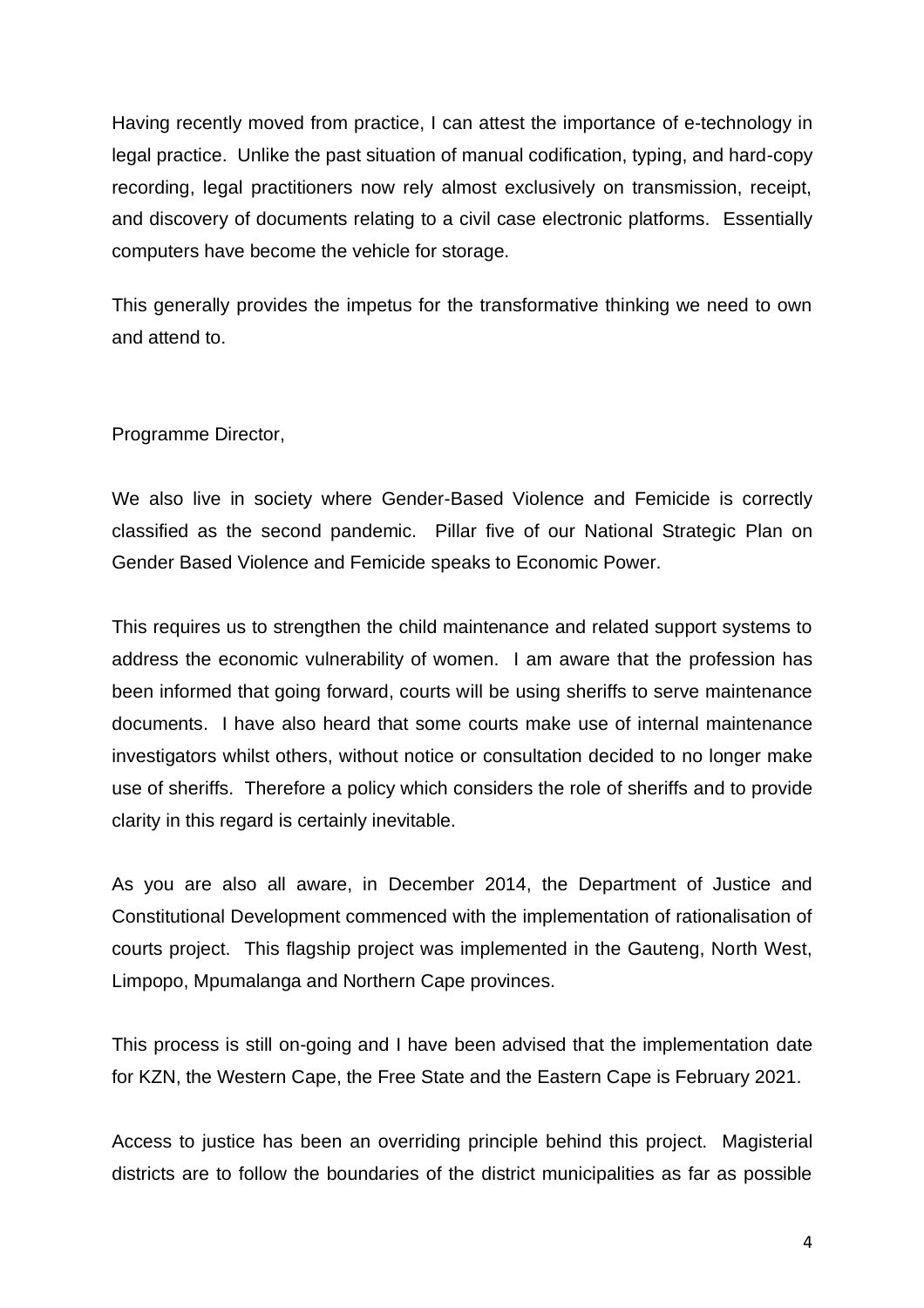except where adherence to the latter boundaries will not advance access to justice. Every municipality has to have a magistrate's court with the seat of the court at the same area as the seat of the municipality. In respect of large municipalities and metros, more than one magisterial district is to be proclaimed.

The consequences of the exercise are that we need to bring full services of the courts closest to the local communities.

It is also in the interest of the justice system to ensure that sheriffs' profession is a transformed and professional one and the Department continues to make significant progress in the transformation of the sheriffs' profession.

In May last year, we appointed 24 new sheriffs to fill vacant offices countrywide, and twenty four persons were appointed. Some of the applicants are appointed to more than one vacant office after considering various aspects such as the economic viability of an office, distance between offices, the rationalisation of magisterial districts and other relevant factors.

For the first time in history more women were appointed than men. Of the 24 sheriffs appointed ten are men and 14 are women. 18 are African, 2 are White, 2 are Coloured and 2 are Indian. Of the 255 permanent sheriffs 67.80% are male and 32.20% are female. 46.67% are African, 35.30% are White, 10.19% are Indian and 7.84% are Coloured. We still have some way to go for the sheriffs profession to reflect broadly the racial and gender composition of South Africa as required by the **Constitution** 

Some communities were being serviced either by acting or ad hoc sheriffs, based in nearby towns, therefore the filling of these vacant offices went a long way in ensuring that court and sheriffs' services are more accessible to the communities which they are to serve.

The rationalization of the magisterial districts impacted directly on the filling of a number of the vacant offices as a sheriff is appointed for a Court in a magisterial district or defined area within the magisterial district. The devastating impact of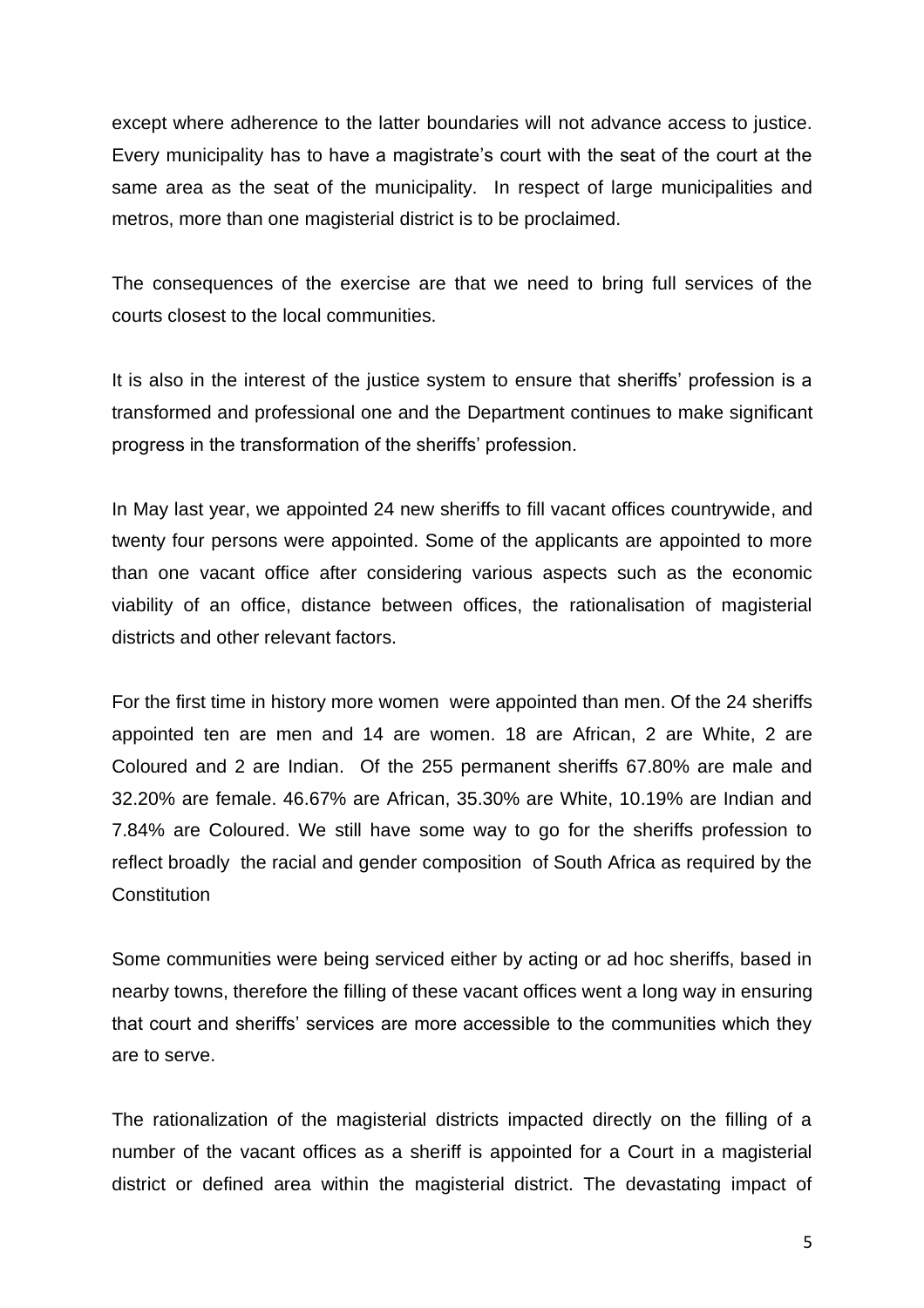Covid-19 has further delayed the process. With Alert level 2 taking effect it is the intention of the Department to advertise a number of vacant offices of sheriff towards the end of September 2020. The Board and the Chairpersons of the Advisory Committees will be informed of the envisaged timeframes for the filling of the vacancies.

Finally, ladies and gentlemen, we know the severe impact the lockdown has had on the finances of sheriffs' profession. Many of our sheriffs have lost all income streams and were without any income as a result of the lockdown.

The Board has reviewed the Sheriffs Act and has noted the long winded process in place to access relief from its Fidelity Fund. These factors have prompted the Board to propose the use of a portion of the Board's reserve funds.

The Sheriffs Act provides that the Board required the approval of the Minister to donate funds and at a meeting held with the Executive Committee of the SABFS in April 2020 it was resolved to develop a COVID-19 Relief Fund initiatives to assist sheriffs.

It was resolved that that all sheriff's offices, where the turnover for the 2018/2019 gross income was less than a one Million Rand, will each be assisted with R10 000.

The R10 000, 00 is a rebate to the levies due by the sheriff and if the levy is less than the rebate then the sheriff will receive the difference in the form of cash and where the levy is more than R10 000 then the sheriff will pay the difference.

I was informed that the total number of sheriffs with gross income of less than One Million Rand is 102. Secondly, it was resolved by the Board that all 740 deputies would receive a once of amount of R2 000 each.

After the initial request for assistance, a further request was made to me by the Board, predominantly because the lockdown period extended beyond three months.